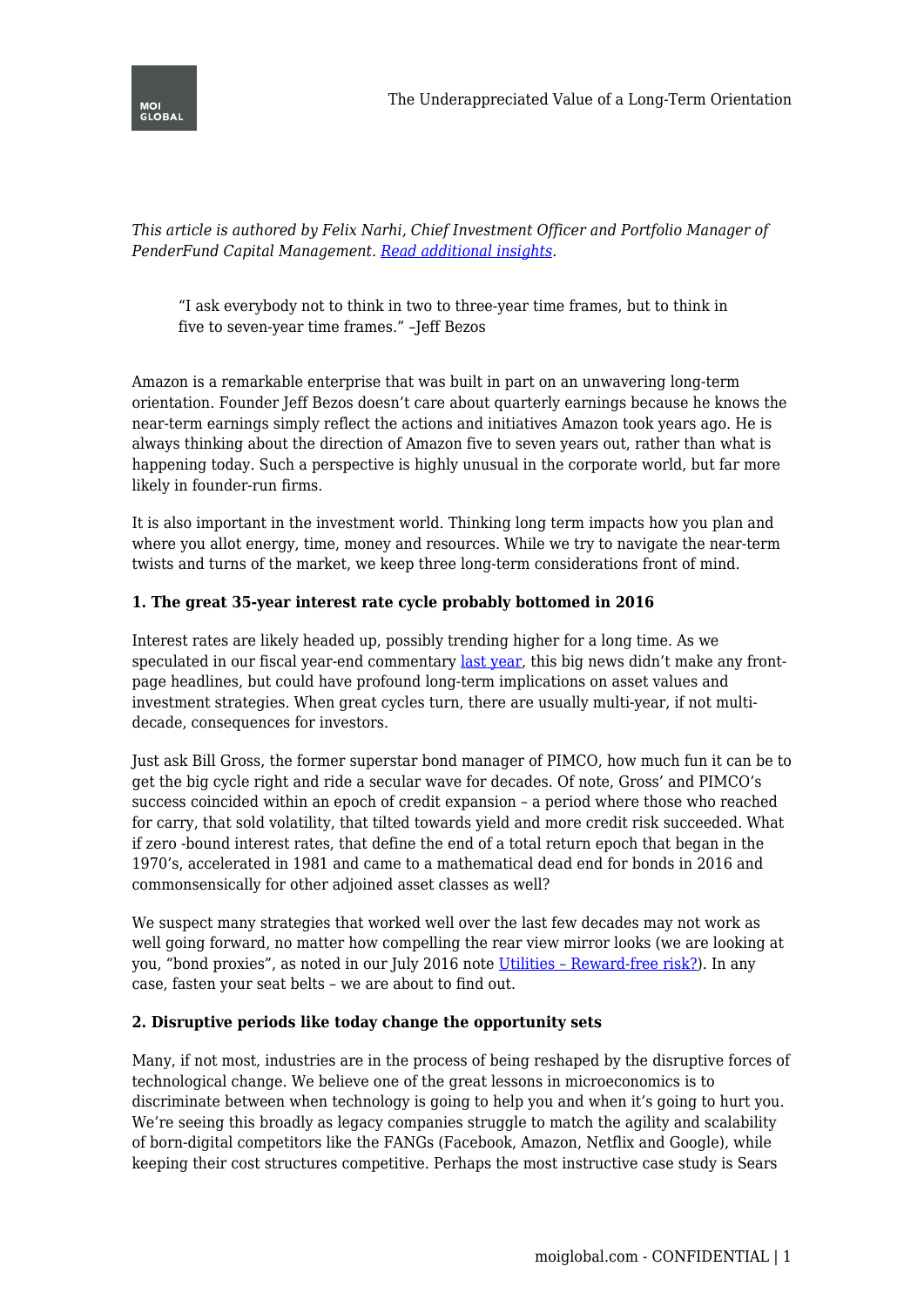

vs Amazon with important lessons for other industries that are impacted by disruptive business models and technologies that are changing consumer behaviour.

A major disruptor purchased across multiple Fund mandates in early 2017 was Baidu, frequently referred to as "the Google of China". We generally do not delve deep into our individual holdings externally, but Baidu was a rare exception written up last year [here,](http://www.penderfund.com/insights-and-ideas/commentaries/managers-quarterly-commentary-felix-narhi-q1-2017-part-2/) which we believe was hiding in plain sight as a misunderstood and unloved megacap.

Another name in this category that we added in 2017 is TripAdvisor, the world's largest travel site. We bought the stock initially last July and we doubled down following a sell-off in November. TripAdvisors' solid reputation among travellers for reliable advice on hotels, restaurants and attractions had made it one of the largest and fastest growing online properties in the world. Yet, it remains very under monetized. In a nutshell, we believe either management will fix this issue, or it will be sold off to a strategic buyer at a premium relative to our entry price. As long as TripAdvisor's many properties continue to grow unique monthly users, which feed its powerful network effects, internal value should continue to build at a healthy pace.

Ultimately, we believe this represents latent monetization and foreshadows significant potential upside as a standalone company, or a bigger premium as a takeout. Just consider Facebook after its IPO almost six years ago when management successfully pivoted from their desktop-centric model to a mobile-first strategy. The potential rewards for monetizing a massive and growing engaged user-base can be truly breathtaking. The stock has been a ten bagger since bottoming in August 2012.

Read more on the disruptive forces of technological change in this [blog post,](http://www.penderfund.com/insights-and-ideas/pender-blog/blog-post-more-on-the-disruptive-forces-of-technological-change/) including comments on Syntel (SYNT) and Discovery (DISCK).

## **3. Just about everything is cyclical**

As the saying goes, stocks aren't usually cheap and popular at the same time. We often begin our search for opportunities in companies and industries we understand that are having problems. The stocks of such companies are more likely to be mispriced. We attempt to discern the source of consensus pessimism in such situations, and occasionally take the other side of the trade when we either have a variant view to the market, or we believe other important attributes are being overlooked by investors. These situations often take time to work out, but we prefer to remain patient as long as the firm is building internal value and improving their competitive position, even if the stock action is unfavourable in the interim.

Sometimes we make a mistake and our patience is misplaced. Either the facts change or our investing thesis is just plain wrong. In such cases, it's best to sell and move on (Altisource Portfolio Solutions, sold in 2017, was a recent example). But often we find our mistakes are related to timing, particularly when the idea is a [Compounder](http://www.penderfund.com/insights-and-ideas/glossary/compounders/). Ultimately such businesses will grow in value and eventually bail out investors who timed their purchase poorly.

Bruce Flatt, the CEO of Brookfield Asset Management, recently penned another terrific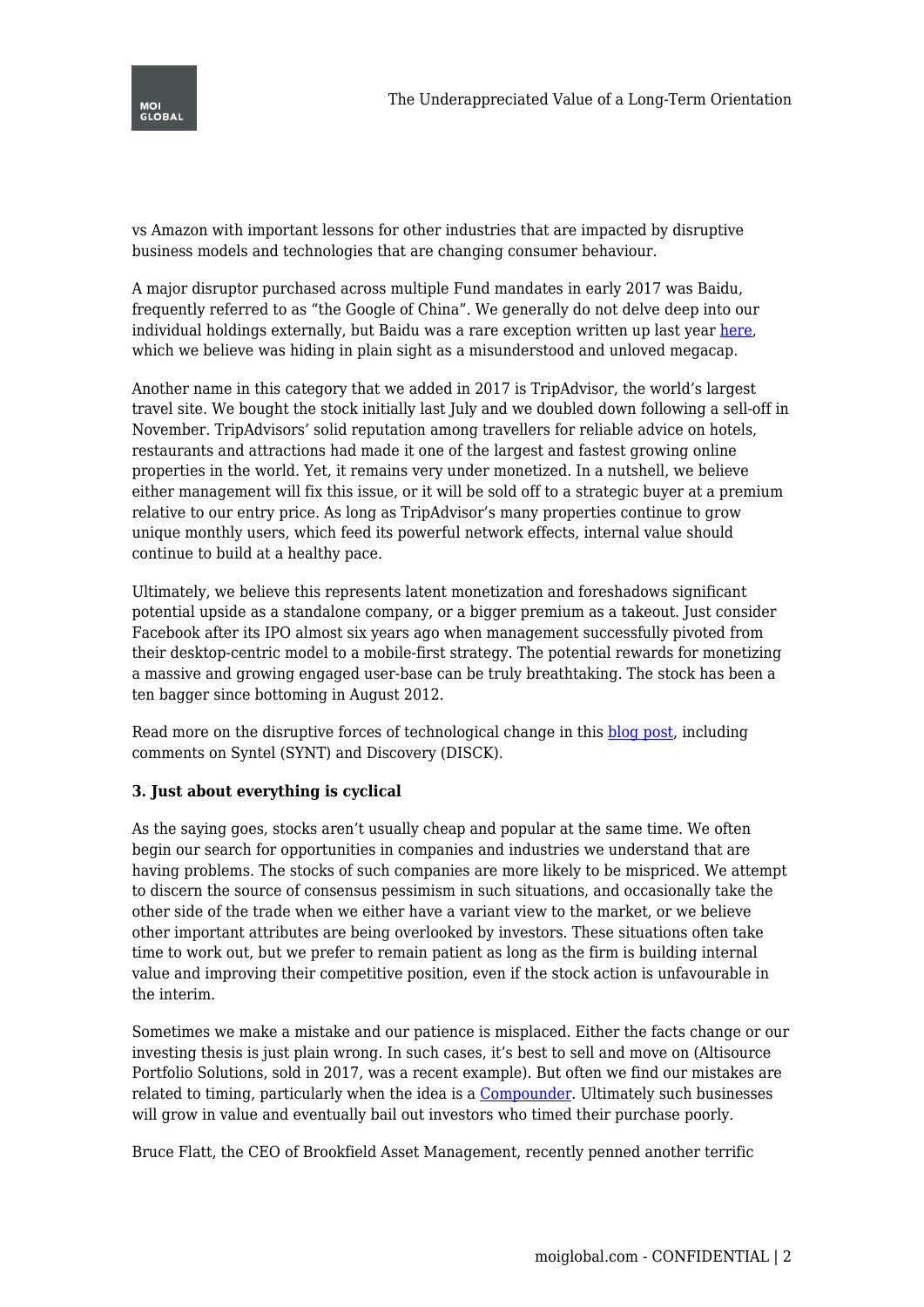

letter that included some lessons learned by the management team. As it relates to this topic, Flatt wrote, "the single greatest way to dig ourselves out of mistakes is to be patient with investments and, in most cases, double down. This is the best way to recover losses, although it requires conviction as well as availability of the necessary capital. This is particularly important when we have acquired a good business, but our timing was poor. Doubling down in this case is virtually always the answer. However, one has to be careful because if the business is just a bad business, it only serves to compound the pain. But, generally we have found that in the absence of technological change in the extreme, doubling down and being patient is the most proven way to turn around an investment."

Likewise, we endeavor to remain patient (or double down) with good businesses during periods of adversity when they are having problems – we have found that cyclical headwinds usually become a tailwind again. Some examples of top Pender holdings purchased during periods of adversity that went from "dogs" to "stars" and sold in the past year include [Panera Bread](http://www.penderfund.com/insights-and-ideas/pender-blog/panera-bread-news-take-premium-bittersweet/), Wynn Resorts, KKR and [Whole Foods](http://www.penderfund.com/insights-and-ideas/pender-blog/whole-foods-amazons-big-move-grocery-value-chain/). They were all founder-run firms which delivered exceptional returns to unitholders over our holding period.

"The time to buy is when there's blood in the streets." –Baron Rothschild

As such, we bought South Korean-based steel maker Posco in late 2014 as a deeply cyclical [close-the-discount](http://www.penderfund.com/insights-and-ideas/glossary/close-the-discount/) opportunity. Statistically speaking, we originally bought the stock at a very attractive valuation. The only prior period that Posco traded at lower levels since it started trading in the U.S. in 1994 was a small window during the 1997-1998 Asian financial crisis. The stock's subsequent rebound was dramatic — a four bagger in less than two years. However, as we quickly (re)learned, every situation is different.

The year following our original purchase, the steel industry went through one of its most challenging cycles in history, crashing Posco to record-setting low valuation levels. The stock went from trading near the trough valuations relative to its past 20-year record, to setting new precedents for all-time lows that future generations will no doubt use as "worst case" historical examples (similar to how we referenced the Asian financial crisis as a "worst case" scenario). This excruciating period required us to draw upon our deepest reserves of patience and fortitude in late 2015.

As long we believe there is no fundamental impairment to the underlying business, we try to keep in mind, the time to buy is when there's blood in the streets. We added to our position during this downdraft because of our conviction that Posco, as the world's most efficient steel maker, would be a survivor. If the world's manufacturing and construction industries required steel in the future, Posco would still be around to pick up the pieces after less efficient peers went belly up. Since then, operating conditions materially improved, noncore assets were either sold or restructured and debt was paid down meaningfully. Not surprisingly, the stock has been repriced and became one of Pender's top performers in both 2016 and 2017 (we have been trimming our position during the run up).

In hindsight, our initial timing on Posco was less than ideal. However, because we added to